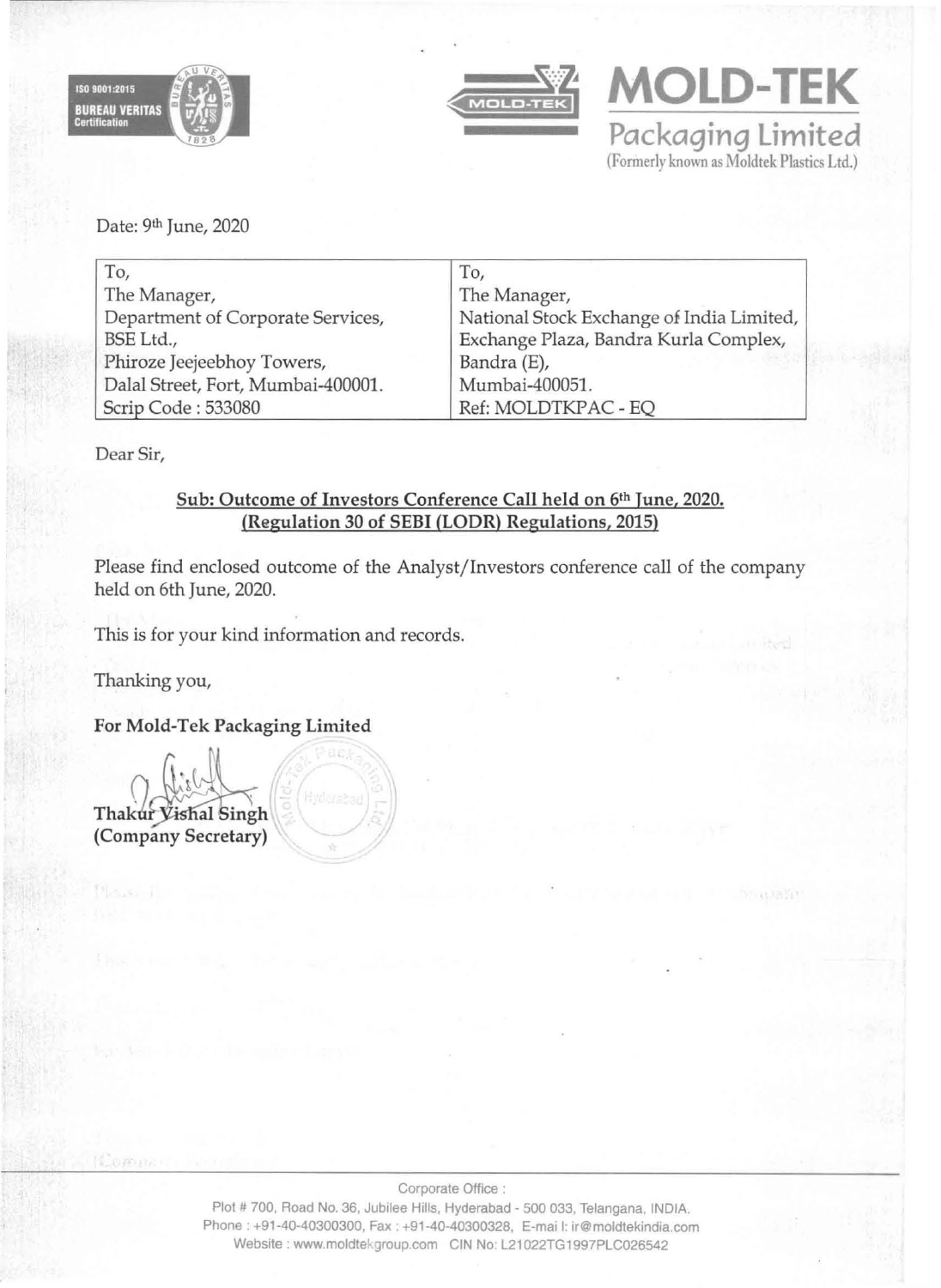

# "Mold-Tek Packaging Limited Q4 FY2020 Earnings Conference Call"

June 06, 2020







**ANALYST: MR. MANISH MAHAWAR - ANTIQUE STOCK BROKING**

**MANAGEMENT: MR. J. LAKSHMANA RAO –MANAGING DIRECTOR – MOLD-TEK PACKAGING LIMITED**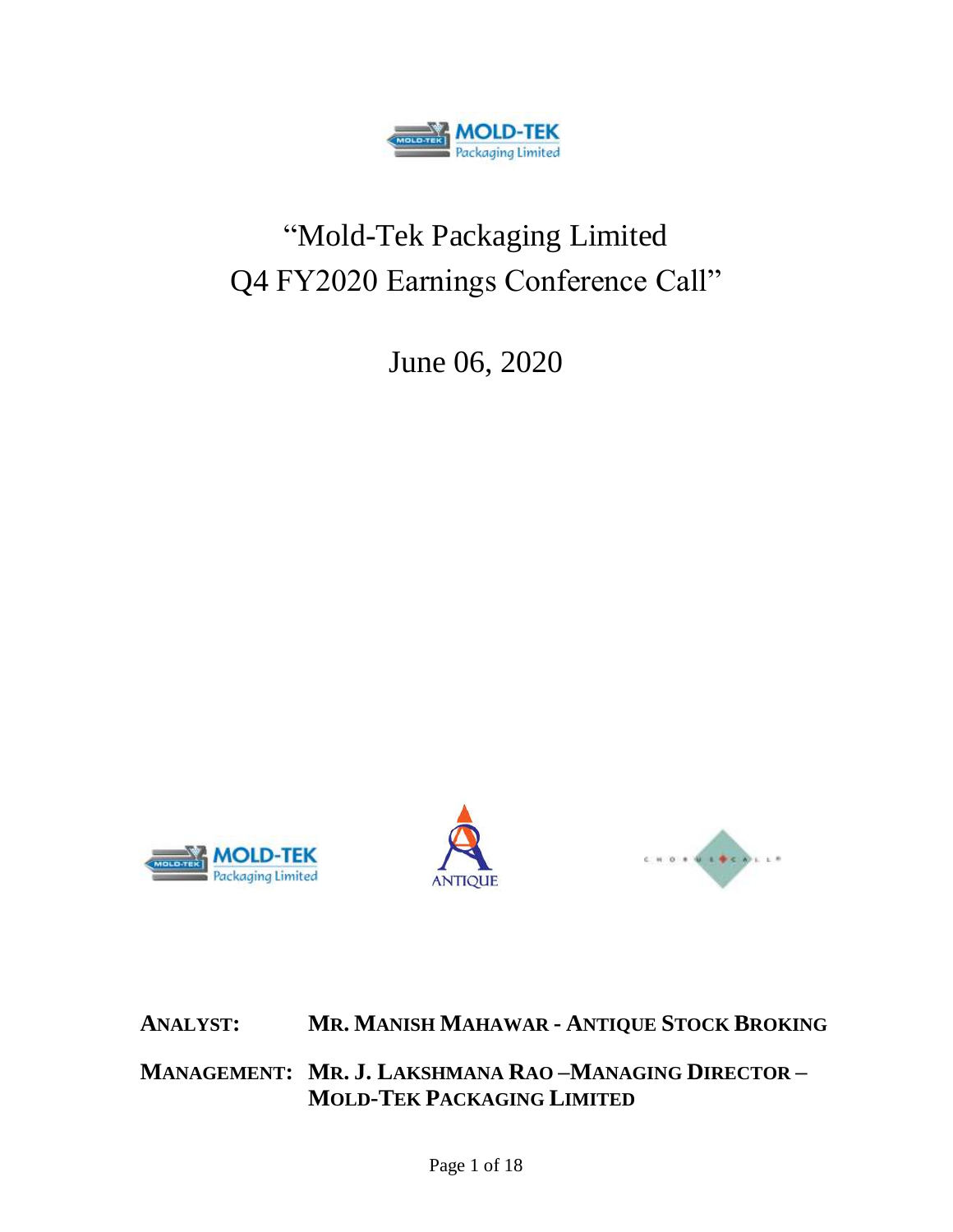

**Moderator**: Ladies and gentlemen, good day and welcome to the Mold-Tek Packaging Q4 FY2020 Earnings Conference Call hosted by Antique Stock Broking. As a reminder, all participant lines will be in the listen-only mode and there will be an opportunity for you to ask questions after the presentation concludes. Should you need assistance during the conference call, please signal an operator by pressing "\*" then "0" on your touchtone phone. Please note that this conference is being recorded. I now hand the conference over to Mr. Manish Mahawar from Antique Stock Broking. Thank you and over to you sir!

- **Manish Mahawar**: Thanks Lizaan. On behalf of Antique Stock Broking, I would like to welcome all the participants on the call. From the management, we have Mr. J. Lakshmana Rao – Chairman & MD of Mold-Tek Packaging on the call. Without further ado, I would like to hand over the call to Mr. Rao for opening remarks. Over to you Sir!
- **J. Lakshmana Rao**: Good afternoon everybody. Thanks Manish. Welcome to the quarterly review of Q4 & the year ending March 31, 2020. I am glad to inform you that in spite of COVID impact in the last 10 days of the financial year company could give positive results in terms of sales growth is almost 12.62% year-on-year and the Q4 it is 9.41% and profitability at the PBT level has dipped a bit because of increased cost of salaries and other costs in the last 10 days of the year, which were not productive, so that has marginally reduced the PBT by about 7%, but thanks to the incidence of tax and there is a exceptional item last year of RAK the net profit levels have shot up to 7.98 Crores from 1.94 Crores in the last corresponding Q4.

Overall year-on-year the profit before tax and before exceptional item has gone up only marginally by 1% from 51.46 Crores to 51.94 Crores, but due to reduced taxation and exceptional items of RAK write-off profit at the bottomline after the tax has gone up by 58% from 24 Crores to 38 Crores. So actually the quarter would have been one of the best quarters, but for the last 10 days lot of complete operations and the costs were incurred as company paid the entire salaries and other overheads during the first lockdown and later on we could partially operate starting from April partially and May to almost 45%, 50% and June looks better than that, but overall the COVID impact is really considerable in the first quarter, numbers will dip at least by 40% in overall sales volume, it might pull us down into red after a long streak of 15 years of continuous profitability quarter-on-quarter this could be the one bad quarter, but going forward things may stabilize is what I am hoping and company is taking all the precautions regarding sanitization, disinfectants right at the head office and even at the plants and now in June all the plants are operating, in May there were partially three plants have started and by middle of May another thing for plants also started, now completely they are from June 1, 2020 all the plants are operative. Demand is varying in different plants and currently in May we have around 45% capacity utilization overall and that might go up in June to somewhere near 55% or even 60% if few things fall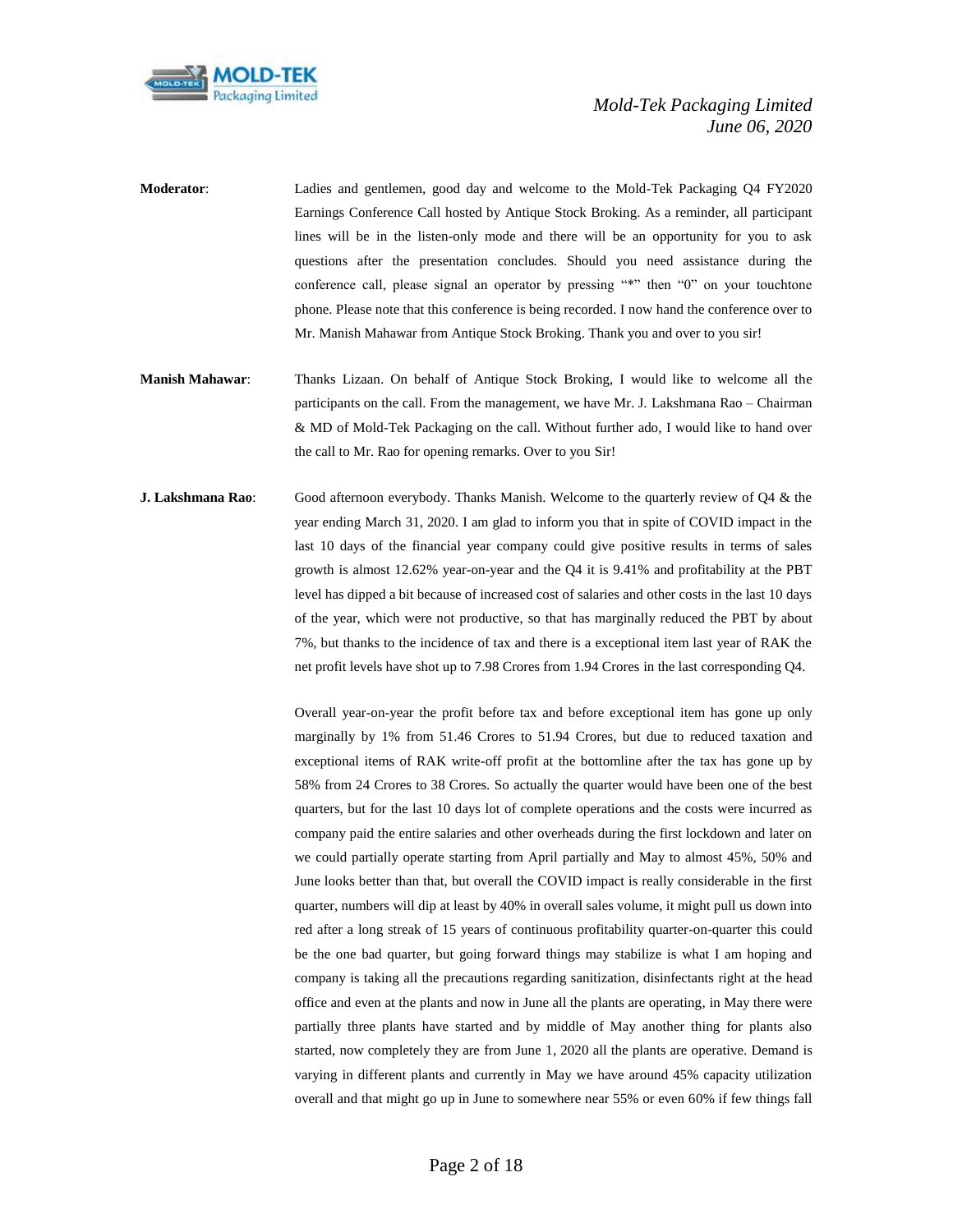

in place, but for the overall including April, May and June the capacity utilization will be less than 40% maybe 35%, which will be below the breakeven point. So this is the news as of now, but anyway we all have the question and answers after complete this introduction and company has completely closed the RAK write-offs with 2.86 Crores in the current year completing the total office absorption from the RAK plant. Substantial amount was taken last year itself that is 11.5 Crores and this year it is 2.86 and enough provisions have been provided to close the entire block so that going forward company will not have this burden. So that is as of now and regarding the question and answers I now hand over back to Manish.

**Moderator**: Thank you. Ladies and gentlemen we will now begin with the question and answer session. The first question is from the line of Ankit Gor from Systematix Shares. Please go ahead.

**Ankit Gor:** My first question with respect to paint segment, you elaborately mentioned in our press release as well that the pain we have seen in paint segment, but what is your sense when things will start picking up in particularly the paint segment and what sort of guidance issue paint is giving to suppliers like us, if you can, then I have a few more questions, but yes if you can answer this?

**J. Lakshmana Rao:** Yes I am also more concerned about the paint industry because the current year this year ended almost 52.4% of the sales have come from paint industry and paint being a discretionary use item, it can wait in the priority of consumers, its consumption attempts, so there maybe fall in paint consumption is everybody guessing, but the industry leader Asian Paints has given us good move in May, April completely closed, May they have started taking some volumes and because we are very proactive and able to supply them when our competitors are not in a position to do so they have given us a better part of the business both in May and June indicated in June, so the numbers in June look at least normal, almost normal, but going forward I do not think it will be the same because other competitors who are generally Asian Paints strategy is to buy from at least three venders so others also will up and running in June so probably from July onwards we may start distributing the orders. So I have to see till July to understand how their demand pattern emerges. Coming to the other players like Berger and KNP the numbers are pretty low in April and May they are almost near to 0 and in June they started picking up around one fourth or maybe as of now, but probably they may start picking up. So the most impacted segment in my opinion out of all three lubes, paint, food & FMCG would be paint, so because it contributes 52% of our sales we are a little bit concerned how the numbers will emerge, but as of now June looks okay thanks to Asian Paints call ups, which are percentage wise we got more business from them that is what I understand, but I do not have complete data, if the same trend goes will be fine at least will be normal I would say from July onwards, but if this is one time up and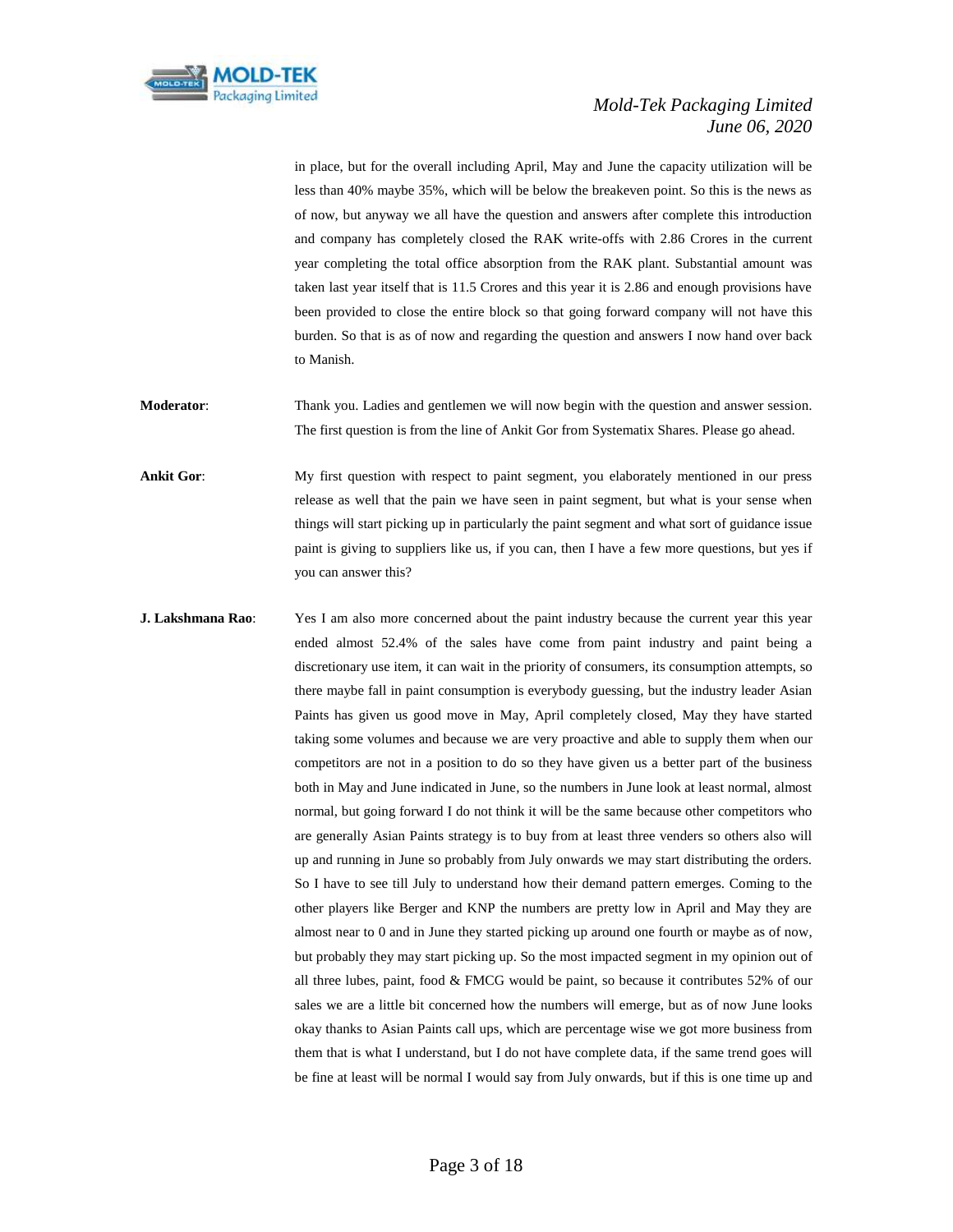

then again things start coming down especially from the leader we could have some pain for a few more months.

**Ankit Gor:** But in a worst case do you foresee that by 3Q we should come back to our normalized run rate of Q3, Q4 FY2020 should we connect with those?

- **J. Lakshmana Rao**: In Q3 yes certainly I am confident because of the food and FMCG is doing well in spite of losing the entire ice cream business in the summer because people get ice cream get colds and viruses so ice cream industry in particular in this summer has completely wiped off I would say 70% to 80% drop in ice cream sales and some of the leaders also could not even lift even 10% to 20% of their regular requirements because as a food packaging there is a clearance from the government to supply those packs other than ice cream we could get all other food companies, food packaging products we could sell, but ice cream containers in this summer are completely wiped off, but still we have managed to get a growth in food even for this quarter and for the entire year we ended up with 18.51% growth in FMCG. It could have been better, it could have been 25% like last year, but it did not because the ice cream season right from March middle has completely wiped off of course its impact will be felt in Q1 more than the Q4 of last year.
- **Ankit Gor**: Just trying to understand more about payment or receivables we also heard lot of news about Asian Paints delaying the suppliers payment what is our overall outstanding to Asian Paints that is one and secondly still we work with lot of regional and smaller mid to small players how are our receivables with them and when we are expecting to receive a big money if we stuck there?
- **J. Lakshmana Rao**: No, usual delayed payment is not a big issue all our plants, which come under categorized as SMSE so there was the industry they are not delaying the payments, only supply from Hyderabad where it is a medium or large comes under, so Hyderabad sales are hardly 10% of our overall sales to Asian Paints so the rest of the small units, which are kept near to them they are paying on priority just like the previous payment terms, so payment terms they were very open and intimated to press and everybody about they discussed for increasing the credit period, but towards the impact it is hardly 10% so it does not really matter. Yes the from the regional players and small marginal companies though we take advances, though we try to take some kind of PDCs when we supply to them, there are few occasions where I am noticing that some of them are turning bad or they are asking for more time, but as you all know packaging is one input, which no company can avoid if they want to distribute their products so the moment they start their operations and go forward they would be again coming back to us because all the art works, all the plates and IML labels, these are all already developed and with us and the containers and their filling lines are all set together they would not be able to runaway, but there will be some delays in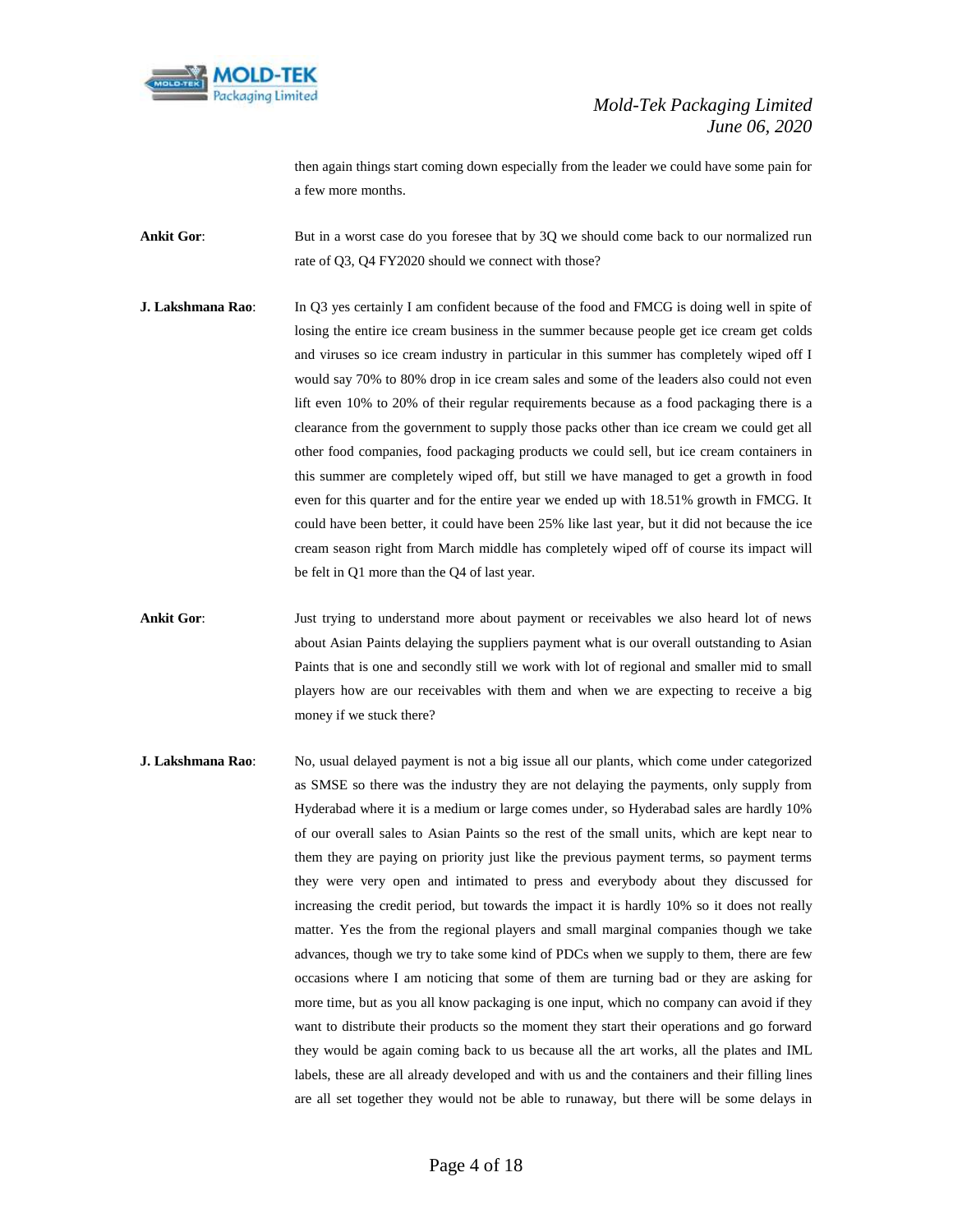

collections from these small and marginal companies, they are not many they contribute hardly 2% to 3% in our sales, but there could be chances of some of them turning back.

**Ankit Gor:** Usually in 4Q we receive a handsome discount from our raw material supplier get this time or it was in 3Q itself?

**J. Lakshmana Rao:** No, we got the discount in Q4 as usual and that has been already taken in the accounts, only some special discount of additional amount, which they generally pay at the end of the year without any commitment that we still not heard any news from them, we are asking them to pay it, but as of now we have not received any confirmation and that is great discretion actually it is not on black and white on the agreement, even that amount is not substantial it would be around 40 to 50 lakhs.

**Ankit Gor**: Okay thank you.

**Moderator**: Thank you. The next question is from the line of Kaushal Shah from Dhanki Securities Private Limited. Please go ahead.

- **Kaushal Shah**: Sir if you can throw some more light on the other two segments the lubes segment and within the F&F the other sub segments like edible oils, etc., where you are seeing some traction, which are the areas just like you mentioned the ice cream, any other areas which are kind of slow moving as of now or any other areas which have seen some demand traction and which look to be kind of some positive areas so if you can just throw some more light on the subsegments in lubes and in F&F?
- **J. Lakshmana Rao**: Yes, in lubes the numbers are improving from May and maybe probably better in June, but of course April is a dead month in all segments other than food, lube is also almost 0 in April only in May they started because once the movement of goods and trucks started around the country the lubricant demand also started picking up and the numbers as of now are still far below say 20%, 25% below the normal, but much better than paint as of in May, but in June I think paint might improve because of as I said the leader Asian Paints is giving us a major portion of their business and that number can offset the loss in May to some extent, but in the lubricant the demand dip could be in the region of 10% to 15% in the first six months is my guess because April one full month has already gone that itself is 15% for the first year, first half 16% so that will continue in the first year, probably the second quarter we might get back to the numbers what we achieved last year second quarter, but the first quarter is completely wiped off. The lubes is little better than paint having started in May itself. Coming to F&F we have one big negative in ice cream sale being lost in both April and May. In June some companies are coming up, but monsoon sets in south so probably that will be a blip in June and again from July that could go back, but I am glad to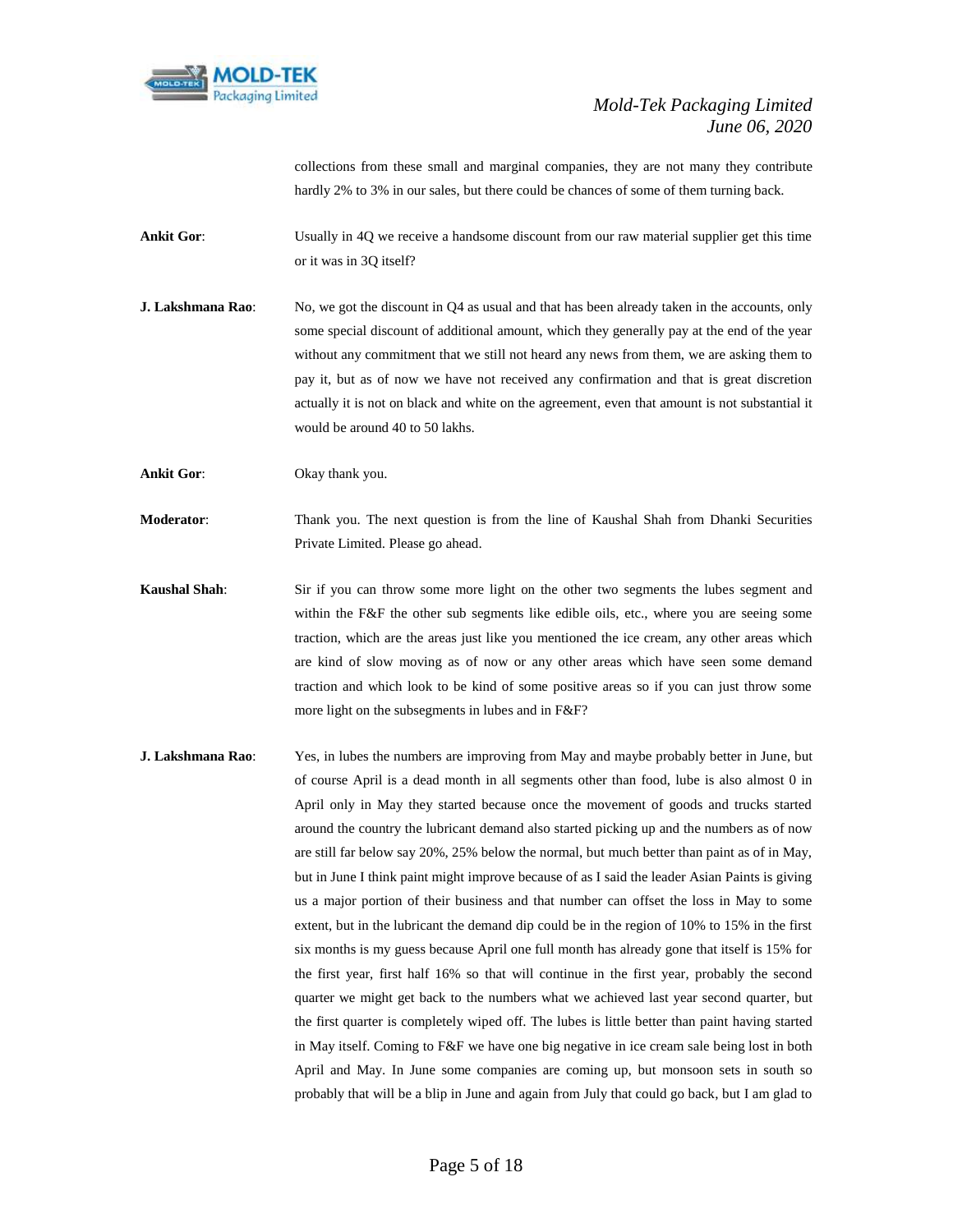

inform you the edible oil segment is doing well because it consists of cleaner containers, hygienic way of filling, robotics manufacturing of the containers is now catching up among the consumers and that is resulting in higher volume of purchases in edible oil segment.

**Kaushal Shah**: Sir any customers that you can share with ...

- **J. Lakshmana Rao:** We have a lot of them, now the names have gone beyond 50, 60 clients who are regularly buying and the numbers are I would not say that they are far better than last year, but definitely in the edible oil sector we are better than last year marginally even in the month of May and June, in April also they pulled because the essential commodity we did not stop supplies of edible oil in April. If you ask me half of the sale in April almost half has come from edible oil itself almost 40% you can say. In May of course the other segments also started, but the numbers are still doing good and June indications are also still better so edible oil area, which we grew last year by 50% overall, if not 50% probably it will grow at least 20%, 25% this year so that is one silver line in our products. Another positive thing there in the same pack we are trying to sell it to sanitizers for bulk pack the 5 liter pack, we are arranging a pump to the 5 liter pack and couple of companies have shown interest and they are already launching in this month in June so it is not a big volume because 5 liter is a bulk product, which probably the big offices people might buy and keep it at the entrance so that application our marketing has pushed last month and some success they are seeing, but those numbers will be hardly 40, 50 lakhs per month kind of sale maybe Rs.1 Crore so it will hardly add 2%, 3% to the growth, but these are the only two silver lines in the dark clouds, otherwise dark clouds in all other segments. Food industry would have done better, but sure the ice cream being big knockout, edible oil is a saver and application of sanitization for bulk packs probably is a small addition, these are the only two positives we see in the next three months.
- **Kaushal Shah**: We have been trying to make some in road into some newer categories like detergents or agri so any success there, which you can share Sir do you made any headway there?
- **J. Lakshmana Rao**: Detergents that same saver pack is doing okay, but again now people are cost conscious they do not want to spend even Rs.3, Rs.4 more per pack and I do not see new entrants will increase, those who have already shifted will certainly stay with us because they have already put it in the market, but the new entrants who are about to take a plunge in March, April might take some more time to shift, so that application wise I do not see a major growth coming in the at least next six months. We are now introducing the sweet packs the molds have come they will be launched sometime in July, but again how the market will take whether they will be able to shift some ordinary conventional packing to IML sweet boxes is again a lingering doubt in our minds, so we need to wait and see.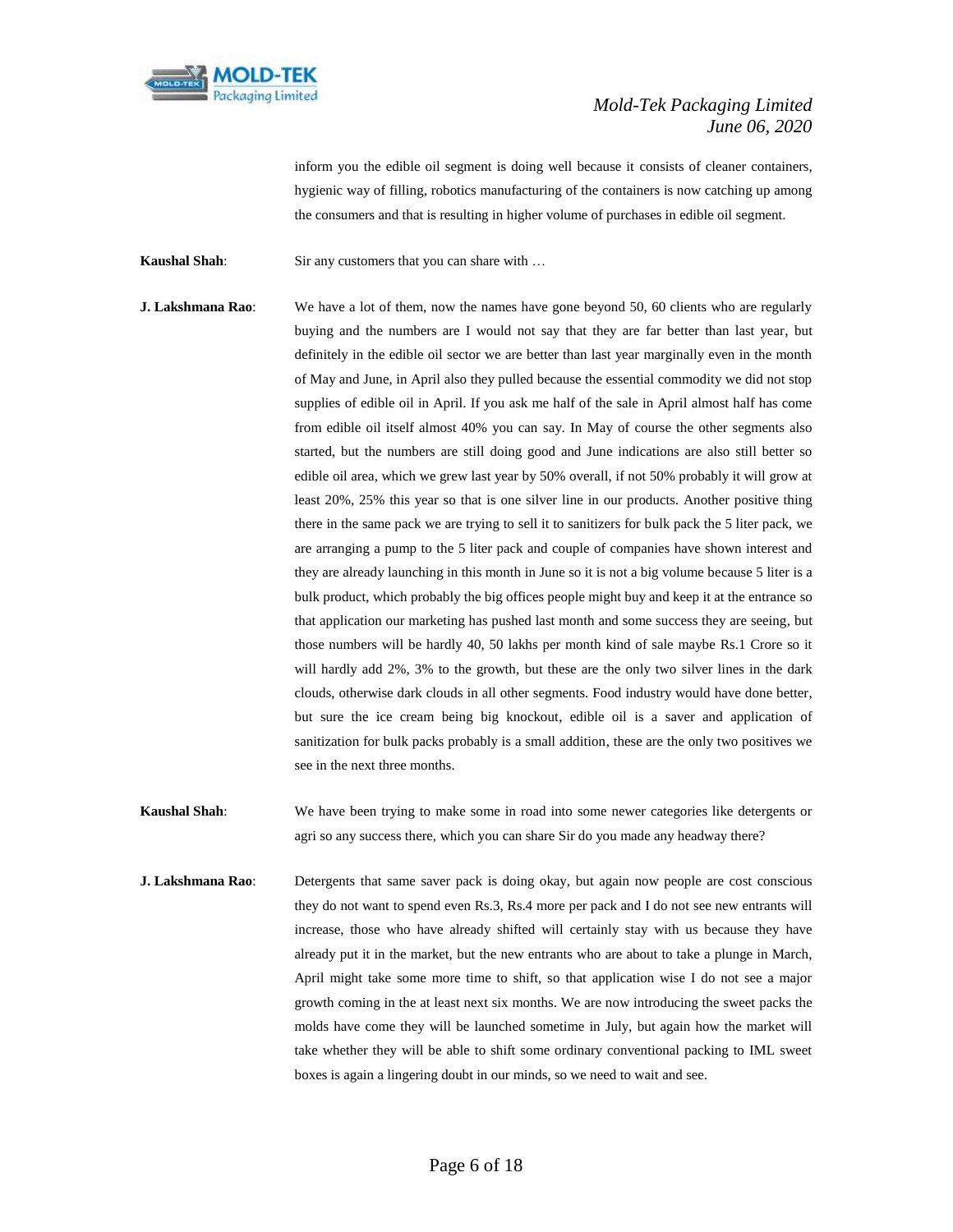

| <b>Kaushal Shah:</b> | Sure, thank you Sir.                                                                                                                                                                                                                                                                                                                                                                                                                                                                                                                                                                                                                                                                                                                                                                                                                                                                                                                                                                                                                                                                                                                                                                                                                                                                                                                                                                                                                                                              |
|----------------------|-----------------------------------------------------------------------------------------------------------------------------------------------------------------------------------------------------------------------------------------------------------------------------------------------------------------------------------------------------------------------------------------------------------------------------------------------------------------------------------------------------------------------------------------------------------------------------------------------------------------------------------------------------------------------------------------------------------------------------------------------------------------------------------------------------------------------------------------------------------------------------------------------------------------------------------------------------------------------------------------------------------------------------------------------------------------------------------------------------------------------------------------------------------------------------------------------------------------------------------------------------------------------------------------------------------------------------------------------------------------------------------------------------------------------------------------------------------------------------------|
| Moderator:           | Thank you. The next question is from the line of Sonia. Please go ahead.                                                                                                                                                                                                                                                                                                                                                                                                                                                                                                                                                                                                                                                                                                                                                                                                                                                                                                                                                                                                                                                                                                                                                                                                                                                                                                                                                                                                          |
| Sonia:               | Sir my first question is related to two data pointers what is your breakup of fixed cost and<br>variable cost and secondly how much ice cream contributes to the F&F segment and my<br>second point is ice cream business contribution including FMCG segment and second<br>question is related to margin contraction generally what have we seen like in such cases in<br>such scenario where there is economic slowdown do you see your customers asking you<br>that what is the real margin look out to your suppliers have you seen like this historically?                                                                                                                                                                                                                                                                                                                                                                                                                                                                                                                                                                                                                                                                                                                                                                                                                                                                                                                   |
| J. Lakshmana Rao:    | First I start with margin contraction, we know we are not entertaining any price reduction<br>unduly just because there is just demand for products, more or less the margins at the top<br>end remains same, but the EBITDA might come and because the capacity utilization might<br>come down and the fixed cost like manpower and others will stay there even there is a price<br>reduction small pay cut we have taken for the top managers their fixed cost will continue to<br>stay more or less there, so there would not be a reduction in the pricing that is for sure, we<br>are not offering any price reduction of any of our products neither our clients not much<br>pressure on that, but overall margin contraction may come because fixed cost stay there and<br>at the EBITDA level you still find the margins are under pressure and percentage of ice<br>cream in food and FMCG actually out of the 101 Crores we did this year I guess it is a<br>guess only because I do not have exact figures about 14 to 15 Crores last year we did that is<br>the last April, May, June quarter itself we did almost 15 Crores maybe during the remaining<br>nine months we may have done another 7, 8 Crores so it is around 20%, 22% of our food<br>and FMCG should have come from ice cream, so to that extent in this year in April, May,<br>June two thirds of it is gone so maybe a setback of 14, 15 Crores in the ice cream industry<br>in this year 2020-2021. |
| Sonia:               | About fixed cost and variable cost breakup?                                                                                                                                                                                                                                                                                                                                                                                                                                                                                                                                                                                                                                                                                                                                                                                                                                                                                                                                                                                                                                                                                                                                                                                                                                                                                                                                                                                                                                       |
| J. Lakshmana Rao:    | Yes, the variable costs are directly related to material that fortunately for us that itself<br>contribute to more than 50% or close to 50% of cost and consumables and other variables<br>cost around put together consumers and raw material are about 60%, so 60% is variable cost<br>and almost 10% profit margin if you take it, it is around 30% in fixed cost.                                                                                                                                                                                                                                                                                                                                                                                                                                                                                                                                                                                                                                                                                                                                                                                                                                                                                                                                                                                                                                                                                                             |
| Sonia:               | Thank you Sir.                                                                                                                                                                                                                                                                                                                                                                                                                                                                                                                                                                                                                                                                                                                                                                                                                                                                                                                                                                                                                                                                                                                                                                                                                                                                                                                                                                                                                                                                    |
| Moderator:           | Thank you. The next question is from the line of Naushad Chaudhary from Systematix<br>Shares & Stocks. Please go ahead.                                                                                                                                                                                                                                                                                                                                                                                                                                                                                                                                                                                                                                                                                                                                                                                                                                                                                                                                                                                                                                                                                                                                                                                                                                                                                                                                                           |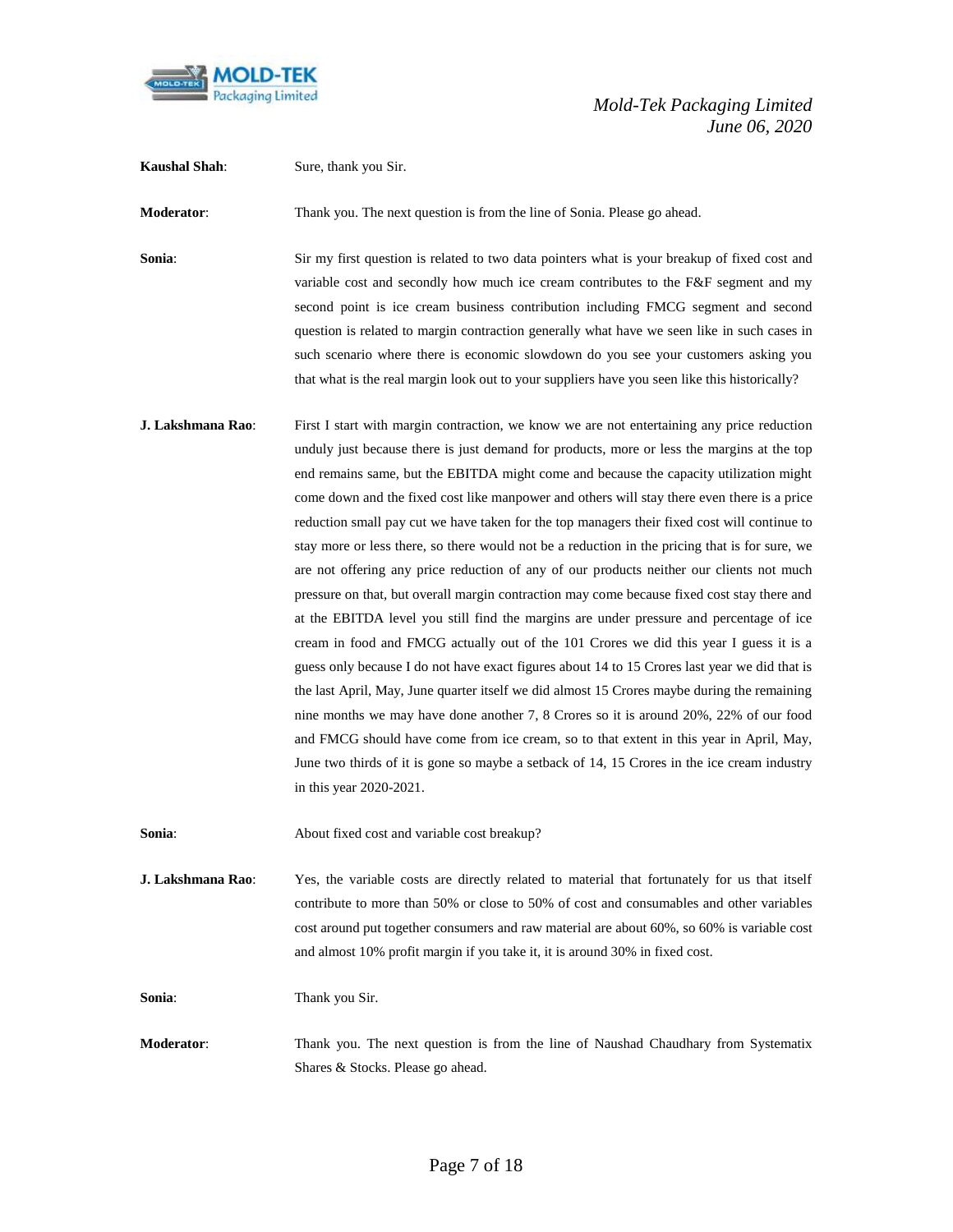

- **Naushad Chaudhary**: Congrats on a decent set of numbers Sir. I joined a little bit late, just want to check if you shared the volume number of all the three categories Sir?
- **J. Lakshmana Rao**: Yes in the year I think March 31, 2020 that in the full year we did about 52% in paint industry, around 25% in lubes and around 23.1% in food and FMCG as against 47.7%, 30.6% and 21.7% in the last year, so in the paint there is a big growth because of the new plants of Vizag and Mysore contributed almost 14% to the topline so that is why the paint segment growth from 47% to 52%, lube has come down from 30%, 30.6% to 25% basically because of general reduction in the lube consumption in the country, food and FMCG has gone up by almost 18.5% as we have introduced more range of products and our edible oil pack started picking up in this year quite handsomely the total turnover was up to 36 Crores as against 24 Crores so almost a 50% jump in Q-packs so that is how the year ended.
- **Naushad Chaudhary:** Can you share the volume number of this quarter the total volume Sir?
- **J. Lakshmana Rao:** For this quarter it is 55% paint, 22% lubes and 22.3% food and FMCG, we can say 55%, 22.5% and 22.5%.
- **Naushad Chaudhary**: That is the breakup of revenue right?
- **J. Lakshmana Rao:** Revenue yes turnover in the rupees.
- **Naushad Chaudhary**: What is the volume tonnage Sir?
- **J. Lakshmana Rao**: Volume tonnage for this quarter is 59%, 25% and 16%.
- **Naushad Chaudhary**: Of a total of?
- **J. Lakshmana Rao**: 100%, 59%, 25%, 16%.
- Naushad Chaudhary: No, in absolute number Sir how much tonnage?
- **J. Lakshmana Rao**: First quarter this quarter you mean?
- **Naushad Chaudhary**: Yes.
- **J. Lakshmana Rao**: In rupees it is 59 Crores, 23.5 and 24, 106 Crores.
- **Naushad Chaudhary**: I am asking in terms of total tonnage how much volume we sold in this quarter Sir?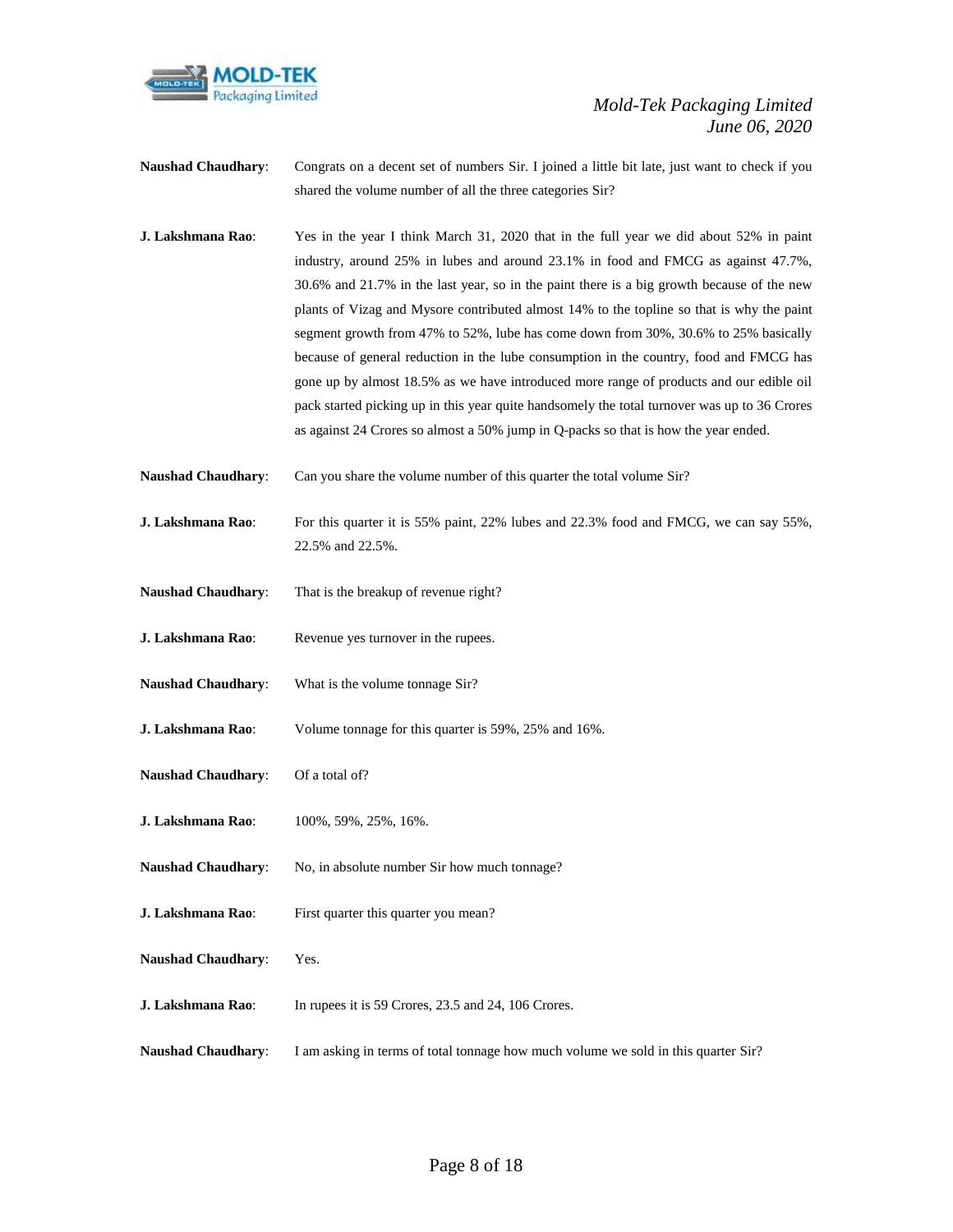

- **J. Lakshmana Rao**: In this quarter the total consumption 6170, in the paint it is 3600, lubes around 1550, food and FMCG about 1000.
- Naushad Chaudhary: So by going with this calculation and I have the last year volume number we have seen around 8% to 10% decline in our total EBITDA per tonne and was this because of the increase in revenue share of paint division or is there any other reason behind it Sir?
- **J. Lakshmana Rao**: Yes it is not 8% about Rs.2.30 and yes around 7% reduction in the EBITDA margin for the Q4 is basically one of the reasons is that the paint is less contributing compare it to the food and FMCG. Growth in paint is much higher due to the two clients of Asian Paints picking upstream in the last quarter Q4, but one of the reasons why the margins dipped a bit is also because we have completely revamped the building sheds and the mainly the whole sheds of Unit I at Hyderabad we have revamped the roofing and provided new electrical lines and changed the complete cabling because they are more than 20, 25 years old is indirectly about Rs.1 Crore was spent on building maintenance and mold maintenance also, molds also we have taken up for overall assuming a huge demand in 2021 because the year was about to end in a excellent note, but for the last 10 days lockdown would have even looked at 18%, 19% of growth on the quarter, which ended up with 9.4%, so keeping up the trends and increasing demands we have taken up lot of mold revamps and even buildings and electrification revamps at the old units in the last quarter of the year. So that maintenance cost have gone up considerably to the extent of 1 Crore so on a tonnage of 6100 Crores it is almost works out Rs.1.50 there itself and of course the last 10 days fixed cost have to be borne including the salaries are fully paid so that has also declined the margins, otherwise we would have maintained our bracket of around Rs.34 per kg margins it is not because of any price reduction only these couple of reasons.
- **Naushad Chaudhary**: Actually I was wondering because in the past we have guided the Vizag and other new clients for paint segment is expected to contribute Rs.34 to Rs.35 per kg EBITDA and in this quarter despite of having a decent share and the volume of this quarter is quite similar to the last same quarter last year there should not be much impact on the EBITDA?
- **J. Lakshmana Rao**: Last year actually there is a considerable change the food contribution was of course 1205 tonnes has come down to 1000 and the paint contribution was 2750 tonnes has become 3600 so the shift in product mix was there to some extent, but the margin reduction in these years in the fourth quarter is mainly due to the increase in maintenance cost and salaries and other fixed costs paid fully in March as against 20 days effective production.
- **Naushad Chaudhary**: This maintenance cost we take entirely on P&L or do we take it in balance sheet and then capitalize overall?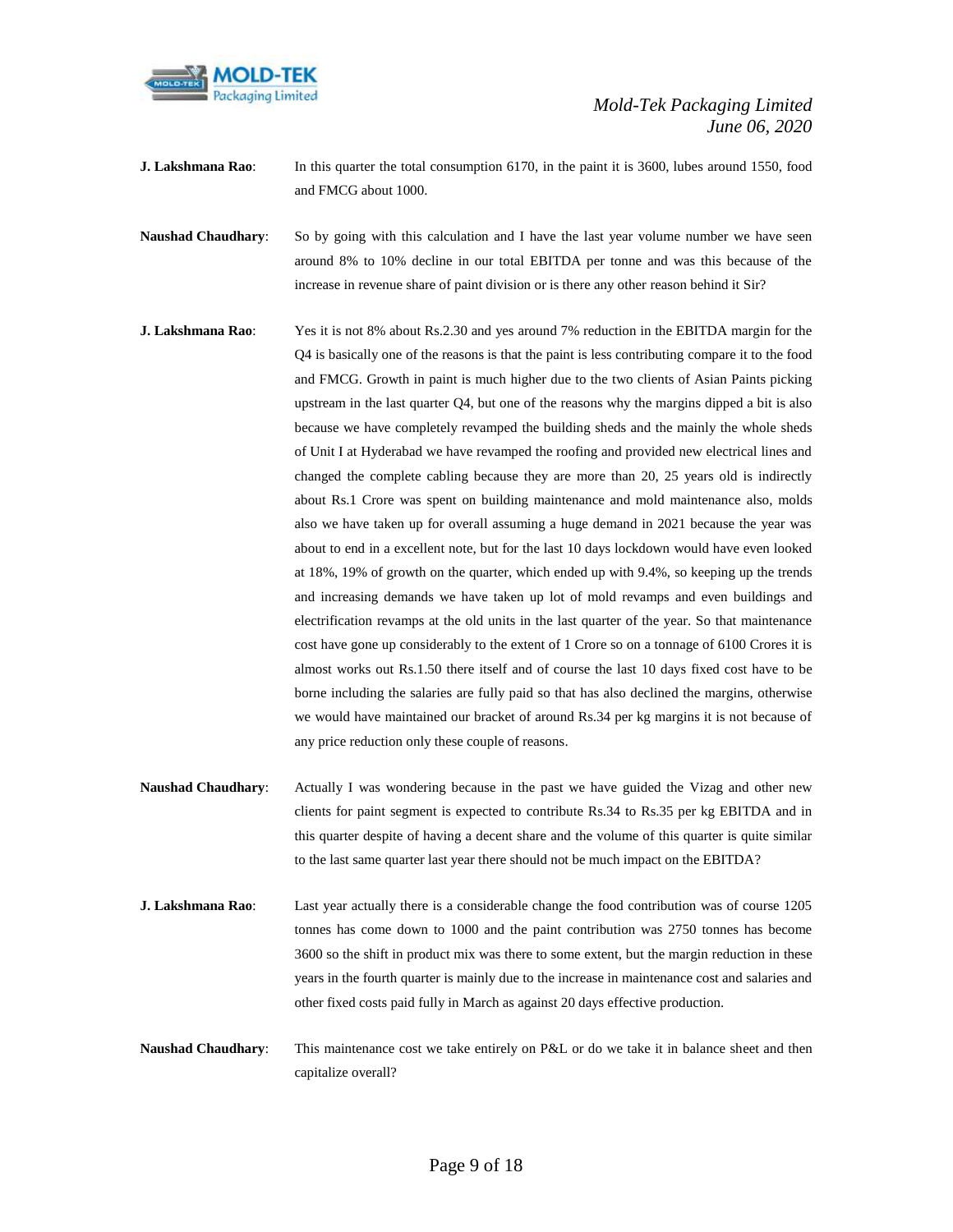

**J. Lakshmana Rao**: No, everything on P&L, in this quarter it is about 40 lakhs, but the full year it is more than almost Rs.1 Crore.

**Naushad Chaudhary**: Can we say in terms of pledged shares we had target to make it 0 by March 2020 but as of March we still have 5% pledged shares around 5.2%?

**J. Lakshmana Rao**: They have come down considerably if you notice.

**Naushad Chaudhary**: Yes, it has come down but we had a target of making it 0.

- **J. Lakshmana Rao**: Yes some individuals are still carrying some loans against the share for their personal reasons but none of them made it. I have the details here, it is 4.55% of the promoter share 1.88% of the overall company, which some time ago it was close to 9%, 10% so that has come down to 1.58% now, only couple of individuals are having, these two people have currently.
- **Naushad Chaudhary:** Can we see them going down in coming quarter Sir?
- **J. Lakshmana Rao:** See it all depends upon the individuals but I think they are also intending to reduce their pledge at least one of them is going to do that so it might come down below 1% within this quarter maybe.
- **Naushad Chaudhary**: In terms of capex have we revise our capex plan for this financial year and FY2022?
- **J. Lakshmana Rao**: Yes FY2022 I do not want to comment now because it is very unpredictable. For the year 2020-2021 we are planning to reschedule or rearrange our capital layout because we have about 5 Crores pending amounts to be paid for the orders placed before this COVID issue so those have to be completed in this year. We may defer our north plant to some more months we thought we will start by October, November this year probably that may not happen in this year, but we are finding some new obligations like closures and pumps for various applications in cosmetics, sanitizers and hand washes and all that, that project probably we may take up we are actively considering that investment. We may not be very considerable, the idea is to utilize the fair capacity of the molding machines available and to make sure that they are better utilized even if demand do not pickup in the second and third quarter so those initiatives are in the final stage, but they may not involve more than 5 to 7 Crores of investment so apart from this 5 Crores I foresee about 10 to 15 Crores maximum investment this year so the overall investment will be flown down to the tune of 15 to 18 Crores I guess as against originally thought plan of around 30.
- **Naushad Chaudhary**: This north plant when you are referring to our Kanpur plant?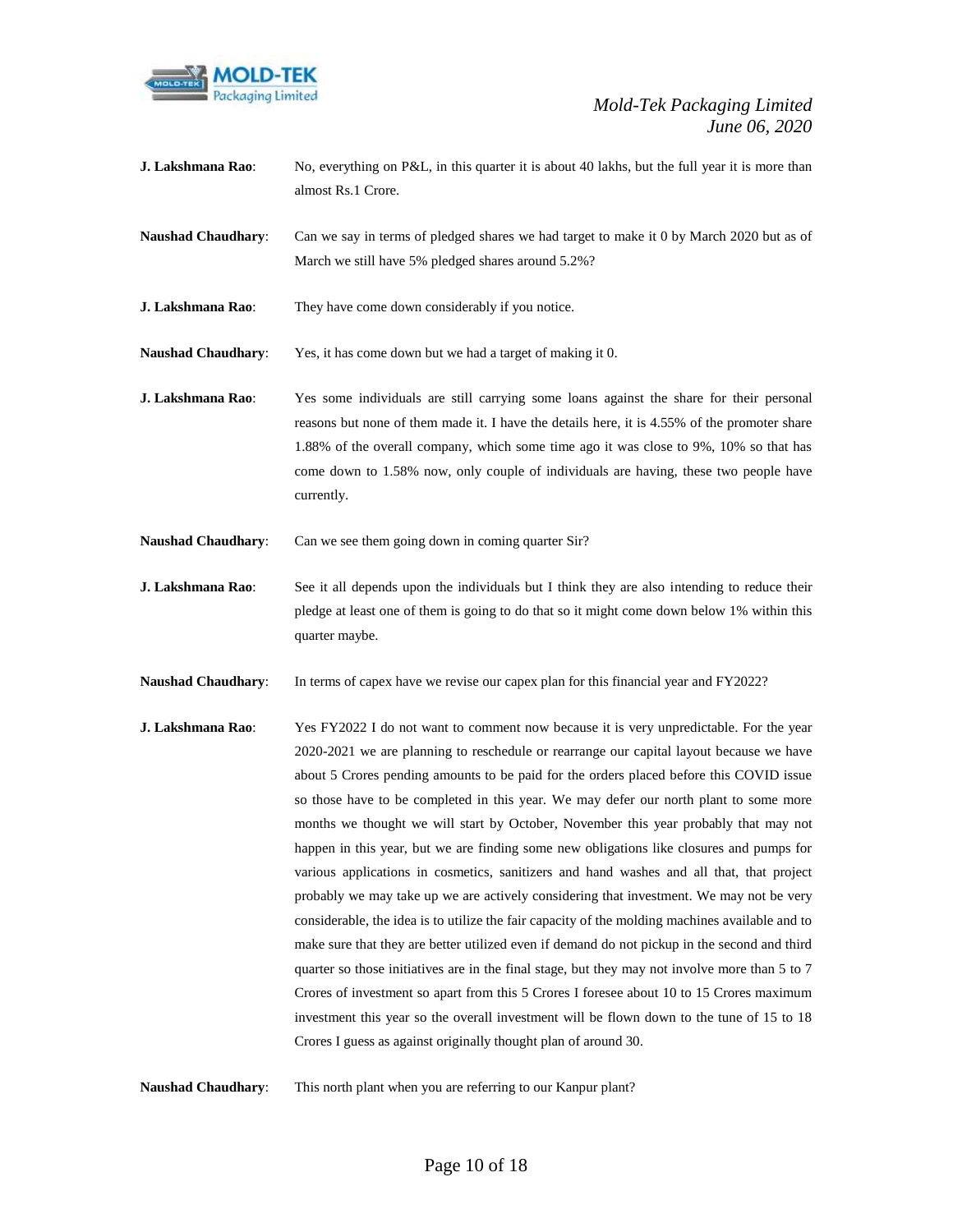

- **J. Lakshmana Rao**: Yes Kanpur plant that is what we thought we will go in, in October and probably another plant near to Chandigarh towards beginning of the next financial year that is 2021 April, May, but both of these we are planning to shift to next year because we need to wait and see how the economy revise and opportunity has come up in our way.
- **Naushad Chaudhary**: In terms of RAK write-offs are we still expecting any write-offs or they are completed now?
- **J. Lakshmana Rao**: RAK is totally completed, there is nothing left over there, there is small collection amount that also we have provided, but the chances of getting it back are also 50% so if we get that back actually there will be a add back so we have conservatively taken that write-off also because it is more than one year.
- **Naushad Chaudhary:** How much time does it take for us to chase the material cost because consistent sales dip in the last three to four quarters the raw material prices are coming down so how much benefit we get and how much we have to pass on to the client?
- **J. Lakshmana Rao:** Generally our tendency or the agreements are pass on in a month or the quarter, so if it is a quarterly review for some clients it will be done on quarterly basis, for example Asian Paints and Mondelez who are our major clients it is quarterly, but Castrol, Shell and some other companies it is monthly so the benefit whatever comes while it is coming down will last only for a quarter and then we pass it on and if there is a further reduction again we will benefit for a quarter for that extent and similarly when it goes up we lose for a quarter or for a month and then we gain when they adjust the price so there is no permanency in benefit or loss, so it evens out. In current year the price reduction has stopped, now actually in June they have indicated price increase so I do not think so now there will be any further fall in the raw material prices.
- **Naushad Chaudhary**: It is consistently going down from last three to four quarters so can we assume around 0.5% or 1% of the benefit in the gross margin would have been because of this because every one month benefit we get from this declining of raw material?
- **J. Lakshmana Rao**: I do not think so because the steep fall, which we have seen last year may not repeat because last month they have carried the same price or marginal increase in some grades and this month they are talking about Rs.3 price increase so in this scenario it may stabilize is my guess you cannot take any advantage there in my opinion.
- **Naushad Chaudhary**: Yes, I will come back in queue. Thanks.
- **Moderator**: Thank you. The next question is from the line of Resham Jain from DSP Mutual Fund. Please go ahead.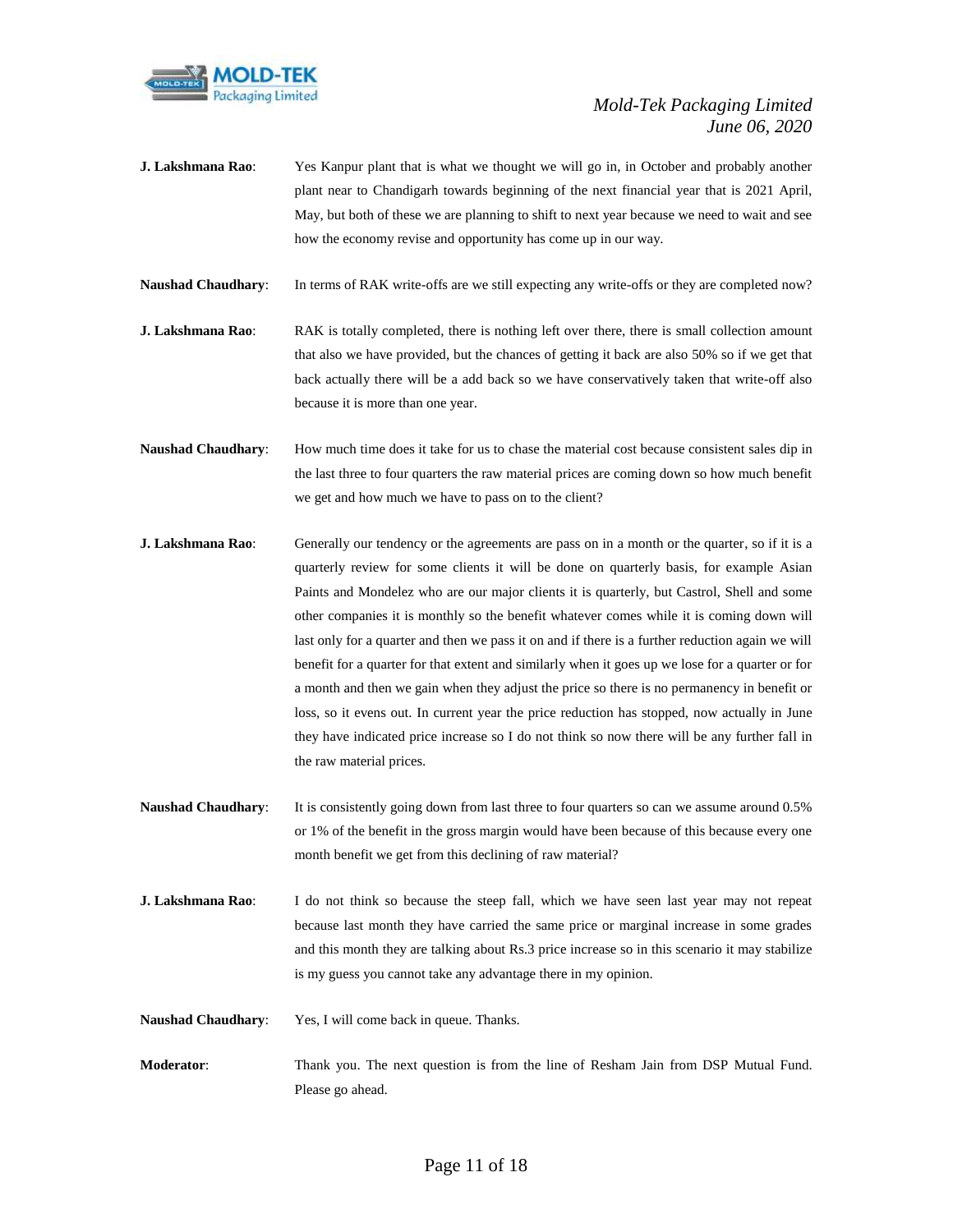

- **Resham Jain:** I have a couple of questions. So first is given the current situation you mentioned that we have controlled lot of cost and we are trying basically on the discretionary spending we are trying to control it so let us say for the next nine months in case if you have build any scenarios that if the demand is let us say 20% lower or 10% lower for the next nine months the EBITDA per kg what we typically make and out of that we have gross profit per kg and all, so how do you see the situation if it is lower by 10% if it is lower by 20% in terms of operating leverage?
- **J. Lakshmana Rao**: The first quarter might end almost pretty badly because April we did hardly 15% capacity utilization, May it is close to around 35%, 40%, so 40% you can say and in June probably we may hit around 60% so the overall average will be below 40% for the first quarter so that itself is a big setback for the entire year because we generally operate around 70%, 75% at least so which is to 40 means almost 60%, 40% of the revenue loss in the first quarter, so even if assuming the remaining nine months we recover I guess we can, there is a possibility if the economic turnaround comes in and because of new plants are now fully geared up in Mysore and Vizag if paint industry also start improving from at least middle of the second quarter probably we may do the next nine months similar to the last year so still the setback of the first quarter will continue to haunt us, but I will be not surprised if some of the turnaround trends in the food and FMCG especially and some of the new products, which we are introducing if a catch stream from say August, September onwards probably they will give some covering of the loss in the first quarter, but I will be very happy even if we can reach the last year numbers at the end of the year.
- **Resham Jain:** I was actually asking from nine months I have first quarter obviously ...
- **J. Lakshmana Rao:** Avoiding this first quarter, remaining nine months yes there is a possibility that we may able to get back the numbers of last year is my guess because whatever growth we anticipated may not happen so it can be flat like if we achieve the last July to March numbers probably we can hope to do it unless there is again this pandemic becomes aggressive or again any shutdown happen, if things go normal here after and demand start picking up the next nine months could be definitely as per last year.
- **Resham Jain:** What will be our gross and net debt number as on March end?
- **J. Lakshmana Rao:** Net debt is a long-term debt it is around 20...
- **Resham Jain:** If you can say the total it is fine.
- **J. Lakshmana Rao**: Total is around 81 Crores in working capital, 20, 21 Crores in the long-term.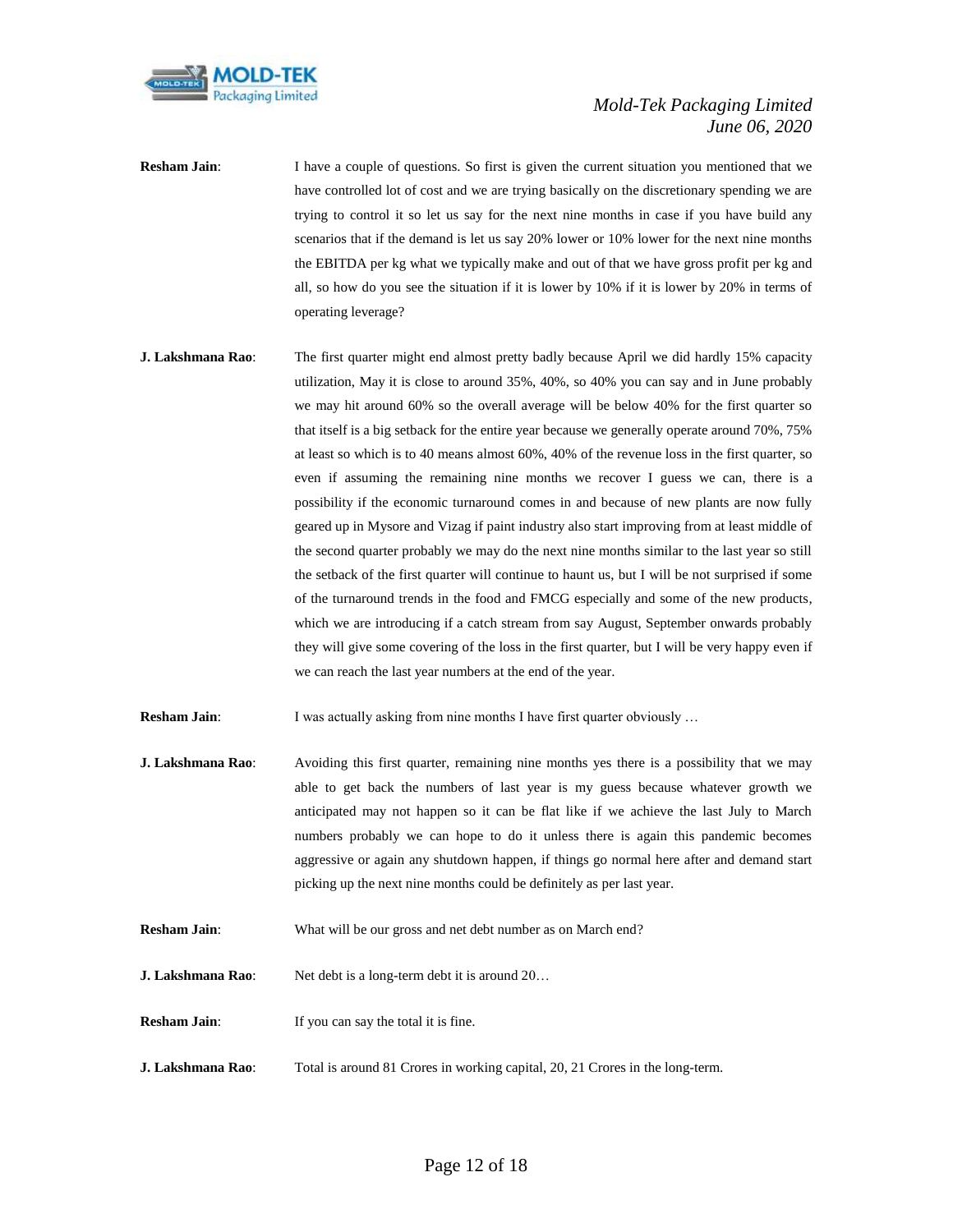

| <b>Resham Jain:</b> | Okay it is a total 101 Crores this is gross number?                                                                                                                                                                                                                                                                                                                                                                                                                                                                                                                                                                                                                                                                                                                                                                                                                                                                                                                                                                                                                                                                                                                                                                                                                                                                              |
|---------------------|----------------------------------------------------------------------------------------------------------------------------------------------------------------------------------------------------------------------------------------------------------------------------------------------------------------------------------------------------------------------------------------------------------------------------------------------------------------------------------------------------------------------------------------------------------------------------------------------------------------------------------------------------------------------------------------------------------------------------------------------------------------------------------------------------------------------------------------------------------------------------------------------------------------------------------------------------------------------------------------------------------------------------------------------------------------------------------------------------------------------------------------------------------------------------------------------------------------------------------------------------------------------------------------------------------------------------------|
| J. Lakshmana Rao:   | Yes.                                                                                                                                                                                                                                                                                                                                                                                                                                                                                                                                                                                                                                                                                                                                                                                                                                                                                                                                                                                                                                                                                                                                                                                                                                                                                                                             |
| <b>Resham Jain:</b> | This year as we have lower capex plan you expect the next year debt overall number should<br>come down marginally?                                                                                                                                                                                                                                                                                                                                                                                                                                                                                                                                                                                                                                                                                                                                                                                                                                                                                                                                                                                                                                                                                                                                                                                                               |
| J. Lakshmana Rao:   | Yes, at least they will stay put or they will come down marginally especially in the working<br>capital because if the sales numbers remain stagnant the internal cash generation could<br>cover up somehow the working capital borrowing, long-term debt is 34 Crores.                                                                                                                                                                                                                                                                                                                                                                                                                                                                                                                                                                                                                                                                                                                                                                                                                                                                                                                                                                                                                                                          |
| <b>Resham Jain:</b> | So 34 plus 81 is it?                                                                                                                                                                                                                                                                                                                                                                                                                                                                                                                                                                                                                                                                                                                                                                                                                                                                                                                                                                                                                                                                                                                                                                                                                                                                                                             |
| J. Lakshmana Rao:   | 34 plus 81.                                                                                                                                                                                                                                                                                                                                                                                                                                                                                                                                                                                                                                                                                                                                                                                                                                                                                                                                                                                                                                                                                                                                                                                                                                                                                                                      |
| <b>Resham Jain:</b> | Just one last final question do we have any export and is it viable and also is export given<br>the domestic situation is not that great in near-term do we have opportunistic exports also<br>through our utilization?                                                                                                                                                                                                                                                                                                                                                                                                                                                                                                                                                                                                                                                                                                                                                                                                                                                                                                                                                                                                                                                                                                          |
| J. Lakshmana Rao:   | We are having exports to Middle East thanks to our present scenario for the last four, five<br>years some of the clients like Total Lubricants and couple of clients in Oman they are still<br>buying from us the containers all the way from India we are exporting. The export numbers<br>have gone up last year to 4.5 Crores earlier it used to be under 3 Crores. So this year we<br>actually started anticipating to hit almost 7, 8 Crores export, but again these two months is<br>setback because our clients total have in fact enhanced in the product range and they<br>proposed to pickup more volumes from April, but when situation turned very negative in<br>April there were not many supplies could be affected, but the orders are still on and once<br>they start their operations full swing probably some export revenues can go up so on that<br>front it can only be a net positive in spite of losing this couple of months, but not a very<br>aggressive growth because the transport cost is a killer in our containers, they occupy lot of<br>space so the transport cost beyond going to the Middle East will be a challenge, so in the<br>Middle East yes we hope to do better than last year even using April and May because of<br>our RAK clients who would be requiring from Indian supplies. |
| <b>Resham Jain:</b> | Great Sir. Thank you very much. All the best.                                                                                                                                                                                                                                                                                                                                                                                                                                                                                                                                                                                                                                                                                                                                                                                                                                                                                                                                                                                                                                                                                                                                                                                                                                                                                    |
| Moderator:          | Thank you. The next question is from the line of Karan Bhatelia from Asian Markets<br>Securities. Please go ahead.                                                                                                                                                                                                                                                                                                                                                                                                                                                                                                                                                                                                                                                                                                                                                                                                                                                                                                                                                                                                                                                                                                                                                                                                               |
| Karan Bhatelia:     | Sir if you can like share the numbers for Mysore and Vizag in terms of volumes and value<br>for Q4 and for FY2020 as a whole?                                                                                                                                                                                                                                                                                                                                                                                                                                                                                                                                                                                                                                                                                                                                                                                                                                                                                                                                                                                                                                                                                                                                                                                                    |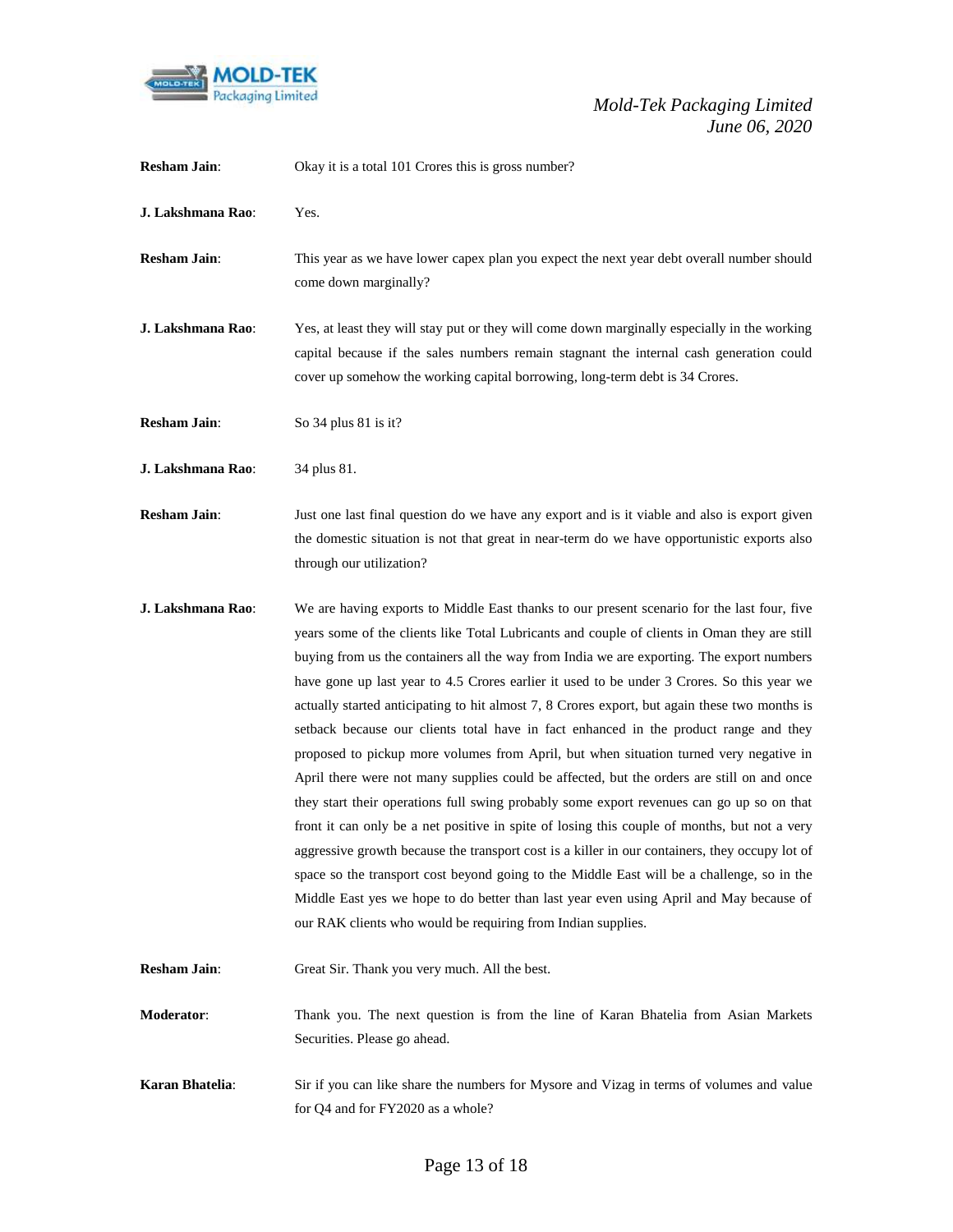

| J. Lakshmana Rao:      | Mysore and Vizag put together last year sales were 58 Crores out of which you can say<br>approximately 37 Crores is from Mysore and 21 Crores from Vizag.                                                                                                                                                                                            |
|------------------------|------------------------------------------------------------------------------------------------------------------------------------------------------------------------------------------------------------------------------------------------------------------------------------------------------------------------------------------------------|
| Karan Bhatelia:        | In terms of volumes?                                                                                                                                                                                                                                                                                                                                 |
| J. Lakshmana Rao:      | In terms of volumes means you have to take it at around Rs.292 per kg so there are 2000<br>tonnes in Mysore and about 1100, 1200 tonnes at Vizag approximately.                                                                                                                                                                                      |
| <b>Karan Bhatelia:</b> | How are the things shaping on the Mondelez side because we had a pain in couple of<br>quarters so how are things shaping up there?                                                                                                                                                                                                                   |
| J. Lakshmana Rao:      | First quarter is generally bad for Mondelez and in summer the sales drop so in the months<br>of April, May, June we do not see much movements worse than last year actually, but<br>hopefully from monsoon start their chocolate sales generally pickup, but all together not a<br>great prospect there too because April, May two months have gone. |
| Karan Bhatelia:        | If I get breakup of the revenue could you give some numbers from Mondelez's sales, edible<br>oil, ice cream and others that would be helpful Sir?                                                                                                                                                                                                    |
| J. Lakshmana Rao:      | I will ask Ram Babu to reply to you.                                                                                                                                                                                                                                                                                                                 |
| Karan Bhatelia:        | Okay and one more if I could go ahead if you can share the IML, non-IML volume value<br>for FY2020?                                                                                                                                                                                                                                                  |
| J. Lakshmana Rao:      | Yes, the IML sales have gone to the full year 62.15% from 58.6% in terms of tonnage, in<br>terms of value from 63.2% to 66.3%.                                                                                                                                                                                                                       |
| Karan Bhatelia:        | Okay yes that is it from my end.                                                                                                                                                                                                                                                                                                                     |
| <b>Moderator:</b>      | Thank you. The next question is from the line of Aakash Shah from AMS Securities. Please<br>go ahead.                                                                                                                                                                                                                                                |
| <b>Aakash Shah:</b>    | I wanted to know whether we have opted for the RBI moratorium?                                                                                                                                                                                                                                                                                       |
| J. Lakshmana Rao:      | No, we are not seeking any moratorium for any of the payments neither on the profited cash<br>nor on the bank payments everything we are on time and we are actually availing any<br>discounts that are available so that way we do not have any cash flow issues.                                                                                   |
| <b>Aakash Shah:</b>    | Can I know what would be the debt if that is coming due in this financial year on the capex<br>that we plan for this financial year?                                                                                                                                                                                                                 |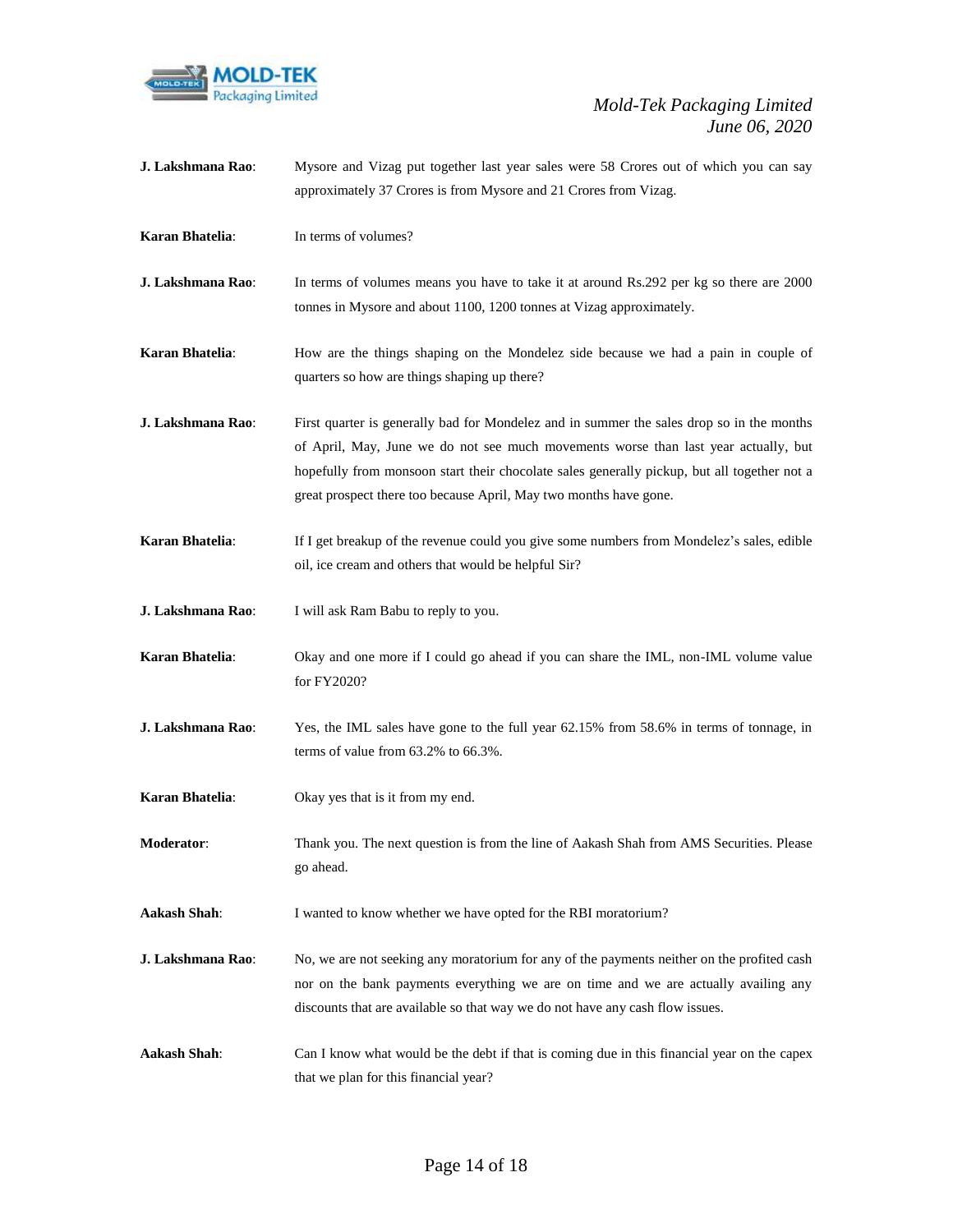

**J. Lakshmana Rao**: 6 Crores is long-term repayment payables and as I told you as of today we have plans of about 12 to 15 Crores investment plan for this year 5 Crores already committed commissions are either on the way or some of them have reached various plans and as I told you we are planning to expand the product range, we are entering into closures and pumps for which some molds and machines are to be procured and they will be arriving towards the end of the calendar year so that is the investment plan, which is yet to be cleared if it goes through that is another 7 Crores and general balancing of another 3 Crores is what I am investing, so overall we will be limiting our capital outflow to 15 Crores this year from 46 Crores last year to 15 Crores in this current financial year.

**Aakash Shah**: So we continue with the current expansion plan of the new product categories?

**J. Lakshmana Rao**: Yes, we are not stopping any of these products because the projects of Asian Paints at Mysore and Vizag also a marginal expansion was planned, the first phase of marginal expansion machines are already arriving and the sweet boxes molds and robots have been procured they are arriving so these are the commitments we already made before March so they will be arriving any movement, some of them actually arrived and the Flexo printing machine from Italy also arrived after some balance payments done in April so overall the investment and the share will continue to make in the tune of 12 to 15 Crores, which we initially thought of 30 Crores including all plants.

**Aakash Shah:** That is great I just make the debt this current due...

**J. Lakshmana Rao**: It is 34 Crores long-term and 81 Crores working capital now.

Aakash Shah: No, how much will be up to pay in this year?

**J. Lakshmana Rao**: 6 Crores.

**Aakash Shah**: Okay, thank you.

**Moderator**: Thank you. The next question is from the line of Shailee Parekh from Prabhudas Liladhar. Please go ahead.

**Shailee Parekh:** Sir I had a question on aqua foods and detergents could you tell us what is happening on that front because during Q3 you have mentioned you are foraying in these two segment so could you share is there have been any further developments in spend?

**J. Lakshmana Rao**: In what?

**Shailee Parekh:** Aqua foods and detergents Sir.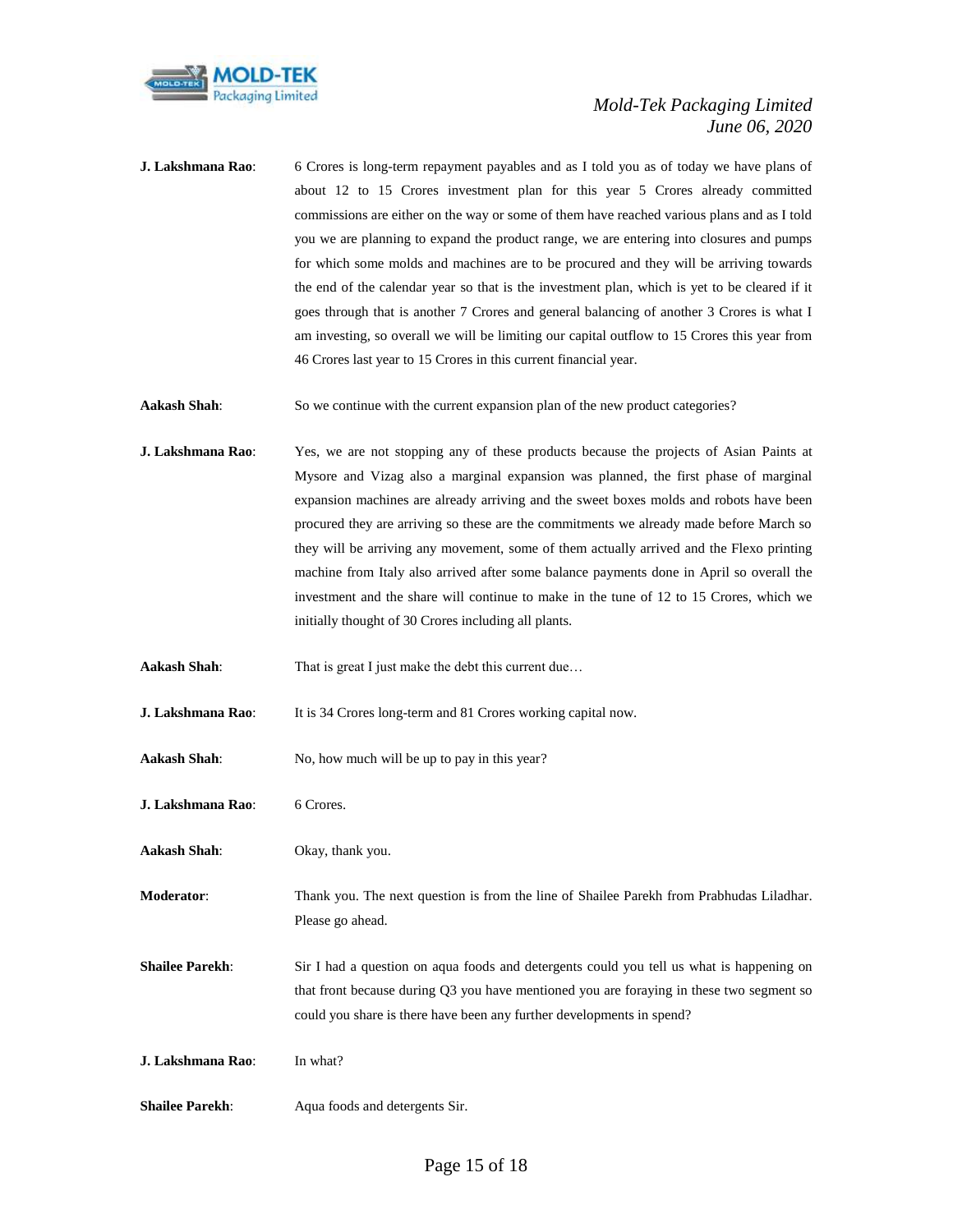

- **J. Lakshmana Rao**: Yes, when the situation is like this nobody would be shifting from their current pack to little costlier packs though they appear good I answered this question earlier maybe you are not there. Some of the detergent companies who have already adopted continue to buy from us, but the companies which were in the wedge of shifting during February, March or even January they have contemplating they are on the hold mode because their operation generals are still not stabilized so they would not be looking at shifting their packaging and end up with some more blockades, so currently shifting from their current pack to others is happening only in edible oil where we are noticing some more brands are adding because edible oil packs of our make or robotically manufactured assuring hygiene and contamination free containers, so there is some push in edible oil segment, but somewhere wherever the people are contemplating change they are on the hold mode now.
- **Shailee Parekh:** Right, but this is with regards to detergents?
- **J. Lakshmana Rao**: Detergents or aqua whatever new packs where we entered in the previous quarters people who have ready to jump in now are on the hold because their operation generals are not stabilized who will think about new developments.
- **Shailee Parekh:** The other one question which obviously another participant already asked is about the breakup of the F&F revenues across segments as you said I think it would make sense to speak with Ram Babu take the call right?
- **J. Lakshmana Rao**: Yes, you can take that.

**Shailee Parekh**: Alright thank you so much Sir and wishing you all the very best.

- **Moderator**: Thank you. The next question is from the line of Kush Joshi from Kitara Capital. Please go ahead.
- **Kush Joshi:** As regards this paint business what is the feedback or what is the outlook you are getting from Mysore and Vizag plant for 2021?
- **J. Lakshmana Rao:** From Mysore and Vizag what?
- **Kush Joshi:** What commitment you are getting from Asian Paints for Mysore and Vizag plant for FY2021?
- **J. Lakshmana Rao**: See there is nothing called anybody giving a commitment in this kind of a pandemic situation whatever best they are able to sell they will be distributing among the three or four vendors they established near the plants so we are suppose to get around 25% to 30% of their business from both the plants, so whatever they could sell in that they will give a part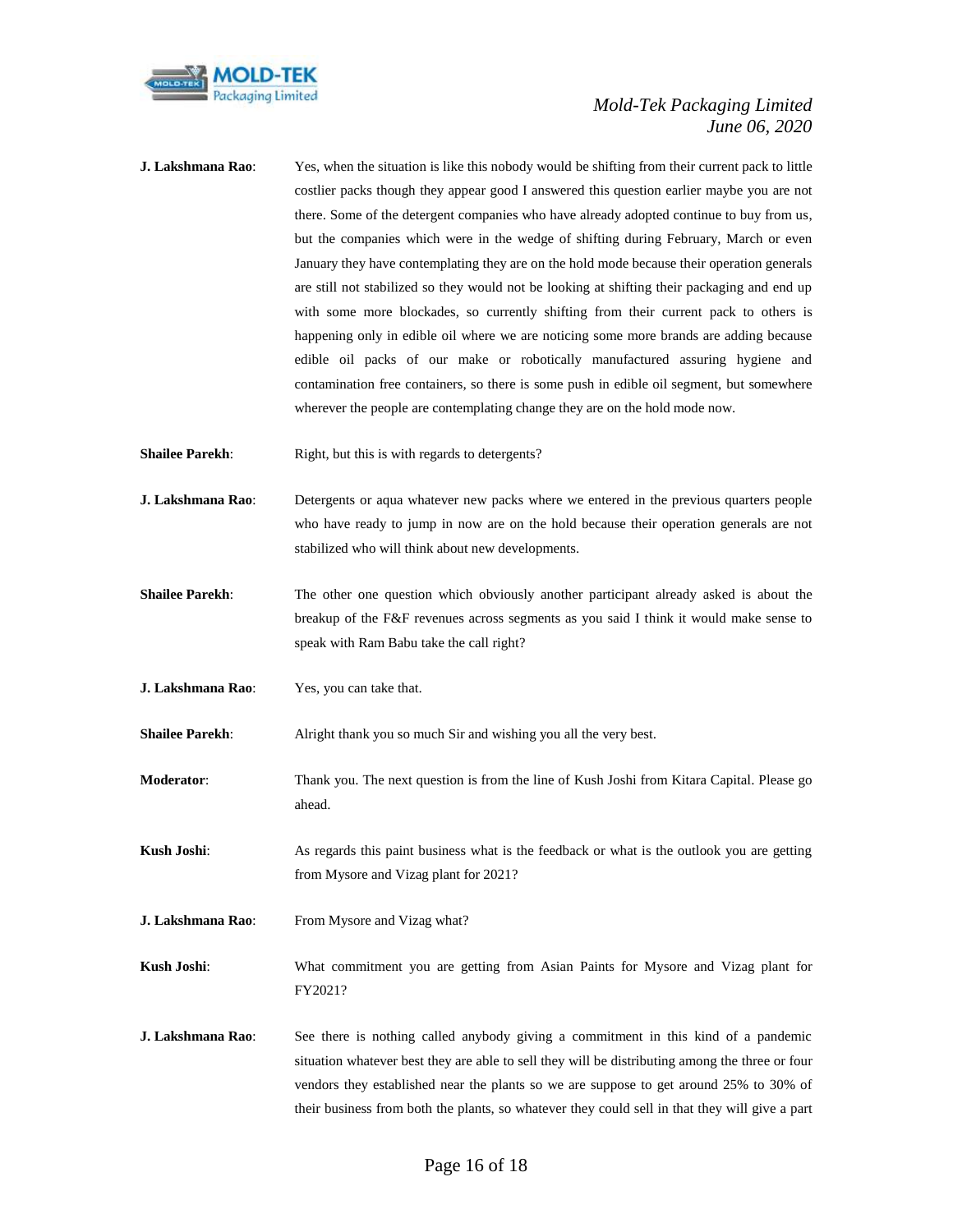

of it, so fortunately in June they have given us the much more percentage of business because other supplies were not really up and going as Mold-Tek, so they have indicated that they are giving us the higher volume, which is now normal for us in any normal month so June is going to be a decent month for us but a few benefit from that, but how it goes in July onwards I would only be able to comment after a couple of months.

**Kush Joshi:** In this next nine months do we see the share of food and FMCG increasing in overall pie?

**J. Lakshmana Rao**: In the food and FMCG one setback I explained is ice creams this April, May, June is completely washed out, actually in April we could sell to the dairy companies other than ice creams for curds and fast foods in fact we did fairly decent sale, but coming to ice cream it is completely lockdown so keeping that in mind I would not think the overall number for the food and FMCG this year will be crossing last year, if you can achieve the last year number I will be happy.

- **Kush Joshi**: For the full year?
- **J. Lakshmana Rao**: For the full year, yes.
- **Kush Joshi:** Okay thank you so much.

**Moderator**: Thank you. Ladies and gentlemen that was the last question. I now hand the conference over to Mr. Rao for his closing comments. Sir would you like to add any closing remarks?

**J. Lakshmana Rao**: Thank you everybody for joining us in this conference call today and for the interest you have shown in our company's performance. First of all this pandemic is something unexpected by anybody and not to the scale of disruption, but I think whatever the government did in controlling it has controlled it to some extent, but definitely impact at the economic conditions in a much bigger way, which is essential keeping in mind the interest of people and the population and the lives. So please take care and all of you also follow the sanitation and social distancing norms seriously and make sure you and your families stay safe and at Mold-Tek I am sure things will turnaround I am confident, optimistic, but the scale of operations how it will turnaround cannot be predicted at this stage because situations are beyond any one thought process or beyond anybody's imagination, but let us hope for the best and we are at least on a good cash flow situation and we do not be needing any assistance or moratoriums from any of the bankers or departments hence operations will be moving smoothly only thing is the demand pickup, if the demand pickup happens we can still come back to the normal levels from second or at least third quarter onwards and our company will keep doing looking at new segments, new applications for opportunities to sustain the growth and I hope to an extent when we meet over the call will be in a much